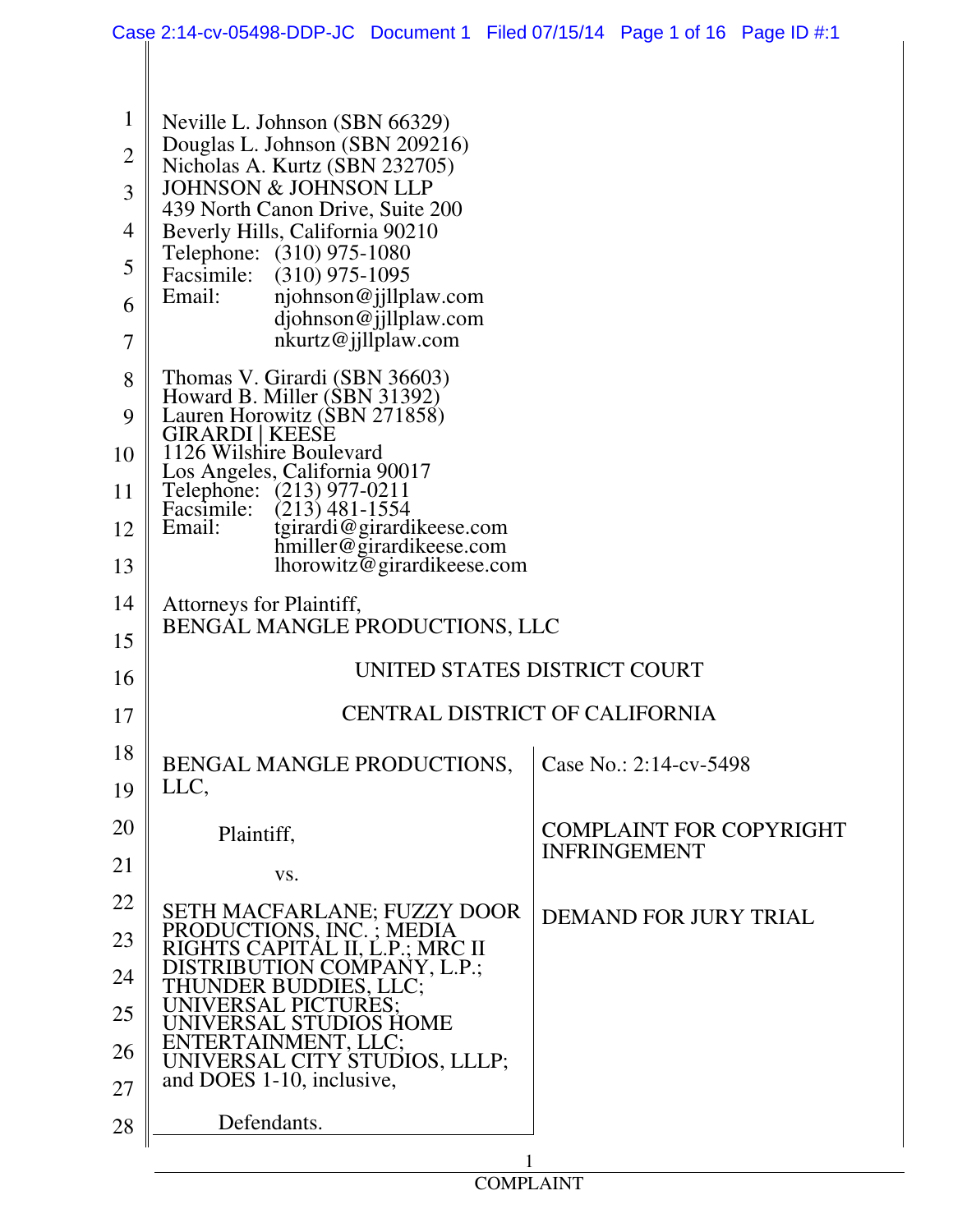| $\mathbf{1}$   | Plaintiff, Bengal Mangle Productions, LLC ("Plaintiff"), by and through                    |  |  |  |
|----------------|--------------------------------------------------------------------------------------------|--|--|--|
| $\overline{2}$ | counsel, complains and alleges on information and belief as follows:                       |  |  |  |
| 3              | <b>JURISDICTION AND VENUE</b>                                                              |  |  |  |
| $\overline{4}$ | 1.<br>Plaintiff's claim arises under the Copyright Laws of the United States, as           |  |  |  |
| 5              | amended (17 U.S.C. § 101 et seq.). This Court has subject matter jurisdiction over         |  |  |  |
| 6              | this claim pursuant to $28$ U.S.C. $\S$ $\S$ 1338 and 1331.                                |  |  |  |
| $\overline{7}$ | Venue is proper in this district under 28 U.S.C. $\S$ 1391(b)(2) and<br>2.                 |  |  |  |
| 8              | $1400(a)$ because Defendants have committed acts of infringement in this judicial          |  |  |  |
| 9              | district, do substantial business in the judicial district, have registered agents in this |  |  |  |
| 10             | judicial district, and reside or may be found in this district.                            |  |  |  |
| 11             | On information and belief, each of the Defendants sued herein is the<br>3.                 |  |  |  |
| 12             | agent, servant, and/or employee of each other, and of the other Defendants, and by         |  |  |  |
| 13             | acting as herein alleged, acted within the course and scope of said agency and             |  |  |  |
| 14             | employment, and with the full knowledge and consent of the remaining Defendants.           |  |  |  |
|                | <b>PARTIES</b>                                                                             |  |  |  |
| 15             |                                                                                            |  |  |  |
| 16             | Plaintiff Bengal Mangle Productions, LLC ("Plaintiff") is a California<br>4.               |  |  |  |
| 17             | limited liability company.                                                                 |  |  |  |
| 18             | Defendant Seth MacFarlane ("MacFarlane"), on information and belief,<br>5.                 |  |  |  |
| 19             | is, and at all relevant times was, a resident of the County of Los Angeles,                |  |  |  |
| 20             | California.                                                                                |  |  |  |
| 21             | Defendant Fuzzy Door Productions, Inc. ("Fuzzy Door"), on information<br>6.                |  |  |  |
| 22             | and belief, is, and at all relevant times was, a California corporation that has its       |  |  |  |
| 23             | principal place of business in the County of Los Angeles. Fuzzy Door is, on                |  |  |  |
| 24             | information and belief, the production company associated with MacFarlane.                 |  |  |  |
| 25             | Defendant Media Rights Capital II L.P. ("MRC II"), on information and<br>7.                |  |  |  |
| 26             | belief, is a Delaware Corporation with its principal place of business in California.      |  |  |  |
| 27             | MCR II is, on information and belief, the funding entity associated with                   |  |  |  |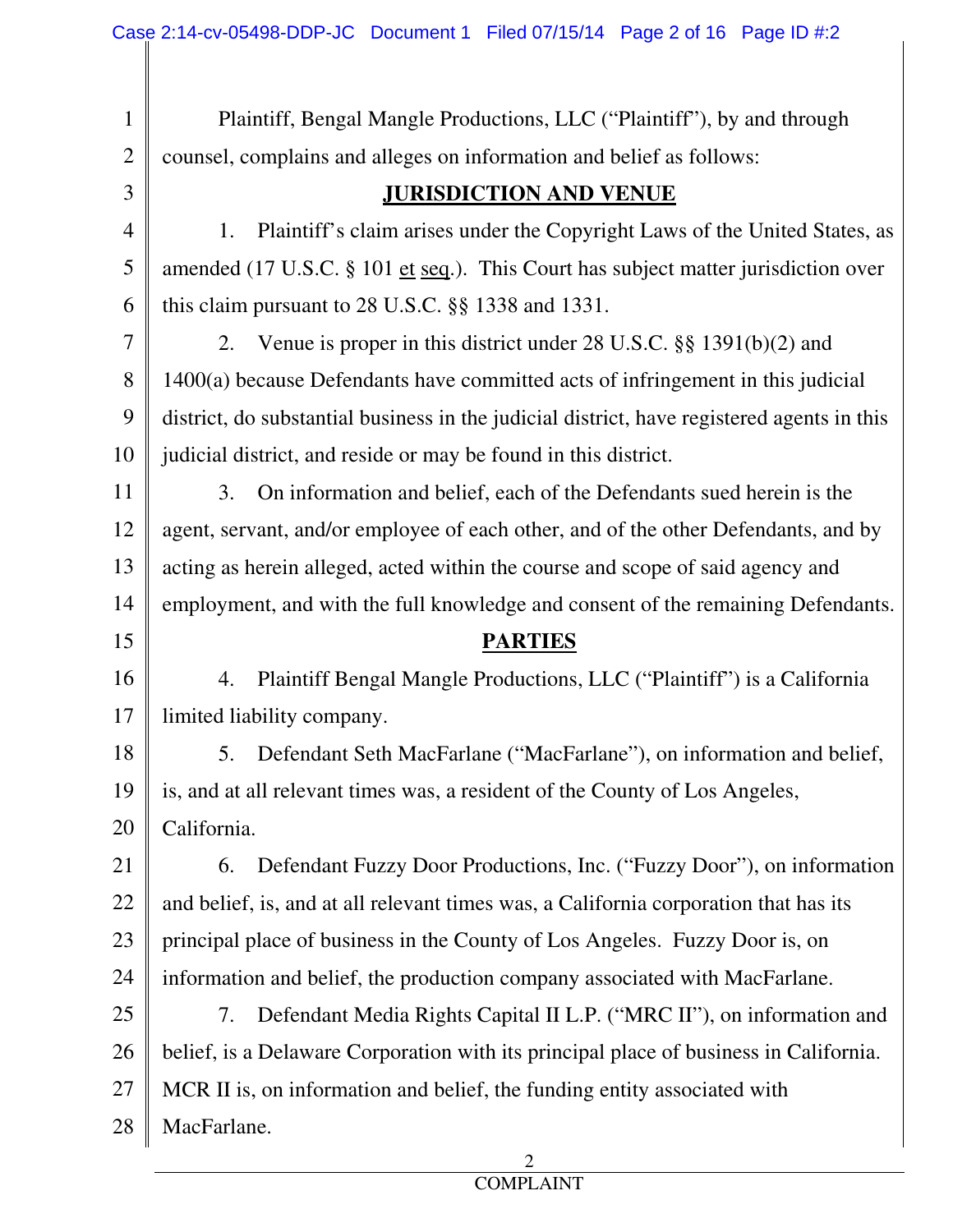- 1 2 3 4 8. Defendant MRC II Distribution L.P. ("MRC II Distribution"), on information and belief, is a Delaware corporation with its principal place of business in California. MRC II Distribution is, on information and belief, the distribution entity associated with MacFarlane.
- 5 6 7 9. Defendant Thunder Buddies, LLC ("Thunder Buddies"), on information and belief, is, and at all relevant times was, a California Corporation that has its principal place of business in the County of Los Angeles.
- 8 9 10 10. Defendant Universal Pictures ("Universal"), on information and belief, is, and at all relevant times was, the d/b/a of an entity, unknown at the time of filing, which has its principal place of business in the County of Los Angeles.
- 11 12 13 11. Defendant Universal Studios Home Entertainment, LLC ("Universal Home"), on information and belief, is, and at all relevant times was, a Delaware limited liability company with its principal place of business in California.
- 14 15 16 12. Defendant Universal City Studios, LLLP ("Universal City"), on information and belief, is, and at all relevant times was, a Delaware corporation with its principal place of business in California.
- 17 18 19 20 21 22 23 24 13. Plaintiff is ignorant of the true names and capacities of the Defendants sued herein as Does 1 through 10, inclusive, and therefore sue such Defendants by fictitious names. Plaintiff will seek leave of Court to amend this complaint to allege their true names and capacities when they have been ascertained. Plaintiff is informed and believes, and based thereon alleges, that each of the fictitiously named Defendants was responsible in some manner for the occurrences herein alleged, and that Plaintiff's damages, as herein alleged, were proximately caused by such conduct.
- 25

## **BACKGROUND FACTS**

26 27 28 14. Plaintiff is an entertainment production company. Plaintiff created a screenplay titled *Acting School Academy* in or around 2008. The screenplay included a character named Charlie ("Charlie"). Charlie is a teddy bear who lives

3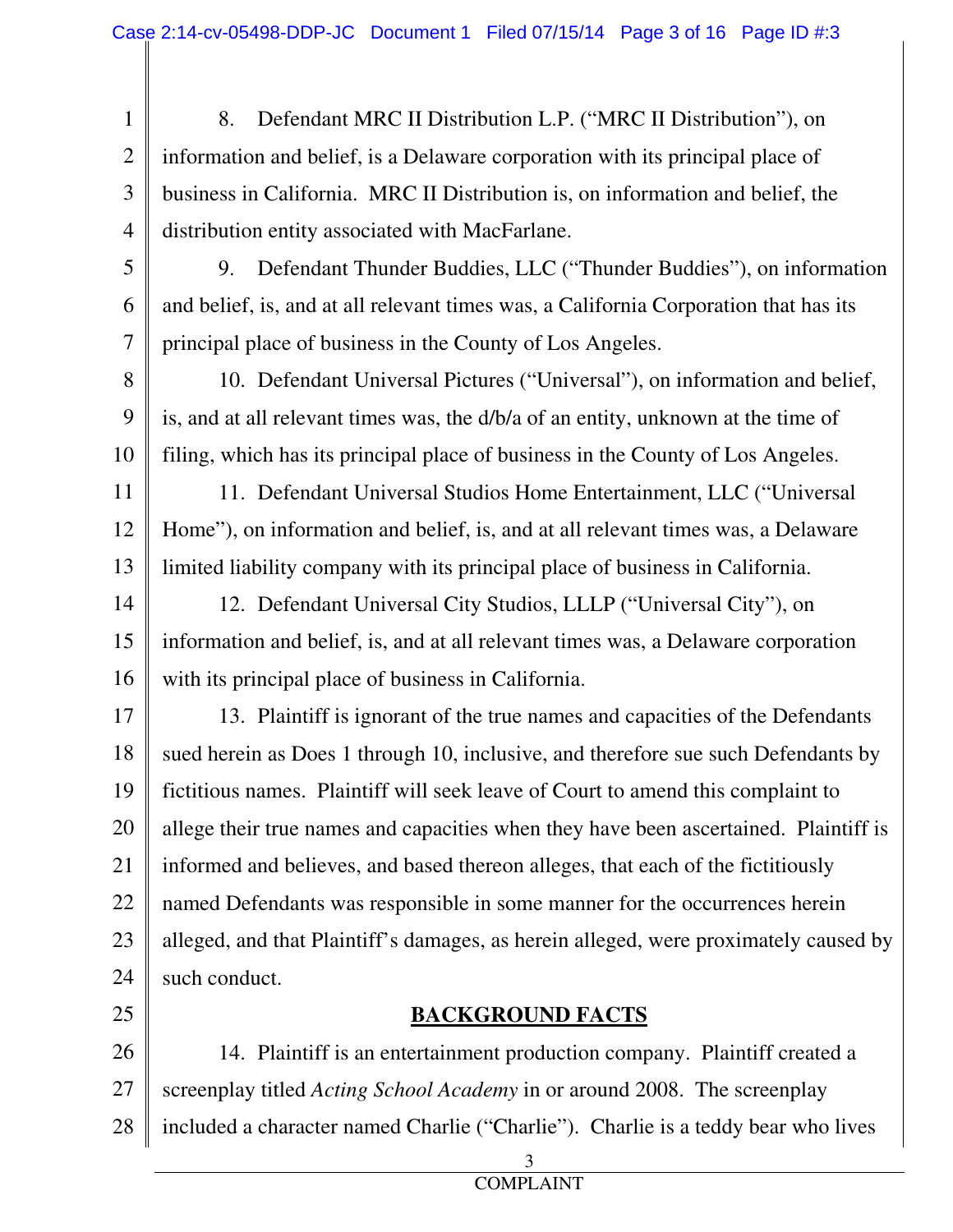1 2 in a human, adult world with all human friends. Charlie has a penchant for drinking, smoking, prostitutes, and is a generally vulgar yet humorous character.

3

4 5 6 7 8 9 10 15. *Acting School Academy* was turned into a web series that was exhibited on YouTube.com, Facebook.com, iTunes, FunnyorDie.com, Vimeo.com, Metacafe.com, Koldcast.tv, and Blip.tv from on or around July 31, 2009 to November 30, 2010. *Acting School Academy* is still available on YouTube.com, Facebook.com, and Metacafe.com. Charlie was a main character on the series and at least one (1) episode's story line revolved solely around Charlie. *Acting School Academy* had approximately one million, two-hundred thousand (1,200,000) viewers between July 31, 2009 and June 2012.

11

12 13 16. Due to the success of *Acting School Academy*, and based on public feedback, in 2008, Plaintiff decided to create a spin-off web series based on the Charlie character. On or around February 9, 2009, Plaintiff released *Charlie the Abusive Teddy Bear* on YouTube.

14

15 16 17 18 19 20 21 22 23 17. *Charlie the Abusive Teddy Bear* is a web series that was exhibited on YouTube.com, FunnyorDie.com, Blip.tv, and imdb.com, amongst other websites, from on or around February 9, 2009 and continues to be exhibited on YouTube.com and FunnyorDie.com. Charlie, the main character of the series, was further developed and delineated during this time. Each episode of *Charlie the Abusive Teddy Bear* features Charlie's original character traits, including that Charlie has all human friends, hates vegetables, has anger-management problems, is a washed-up child star, has a penchant for drinking alcohol, drugs, and prostitutes, and is often violent, both physically and verbally.

24 25 26 27 28 18. Charlie is an original work of authorship fixed in a tangible medium of expression. *Charlie the Abusive Teddy Bear* is still available on YouTube.com, FunnyorDie.com, Blip.tv, and imdb.com. *Charlie the Abusive Teddy Bear* had approximately sixty thousand (60,000) viewers between February 9, 2009 and June 2012.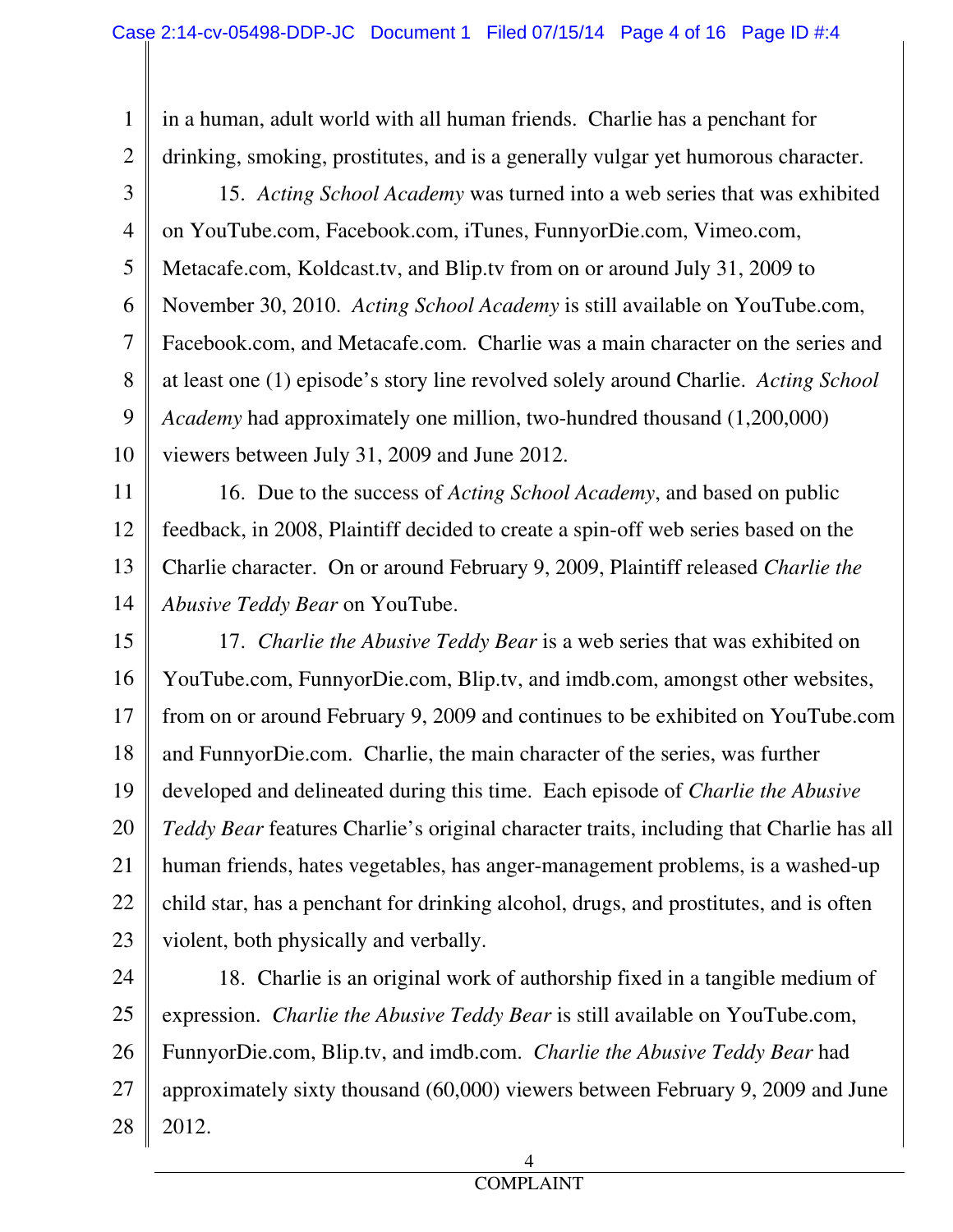1 2 3 4 5 6 7 19. Plaintiff is the legal owner of the copyright for the work entitled *Charlie the Abusive Teddy Bear*, which is registered with the United States Copyright Office (PA0001633698) with a registration date of June 18, 2009. This work contains the original character created by Plaintiff, Charlie. The work containing Charlie was published and available to the public via YouTube.com and various other websites. *Charlie the Abusive Teddy Bear* can be viewed on YouTube.com and remains readily available to the public for viewing.

8

9 10

20. Plaintiff is, and at all times material hereto was, the owner of the copyright in Charlie the character and is entitled and authorized to protect it against copyright infringement, including the enforcement of copyright actions.

11 12 13 14 15 16 21. On or around June 29, 2012, a motion picture titled *Ted* was released in theaters worldwide. *Ted*, a film written by Defendant Seth MacFarlane, produced by Defendant Fuzzy Door Productions, and distributed by Defendant Universal Pictures tells the story of a vulgar teddy bear who lives in an adult world and maintains human relationships. The vulgar teddy bear, named Ted, has a penchant for drinking, drugs, and prostitutes ("Ted").

17 18 19 20 21 22 23 24 25 26 27 28 22. Defendants' Ted character is strikingly similar to Plaintiff's Charlie character. Defendants had access to Charlie because *Acting School Academy* was available and widely disseminated on websites including YouTube.com, Facebook.com, iTunes, FunnyorDie.com, Vimeo.com, Metacafe.com, Koldcast.tv, and Blip.tv from on or around July 31, 2009 to November 30, 2010. *Charlie the Abusive Teddy Bear* was available and widely disseminated on websites including YouTube.com and FunnyorDie.com, from on or around February 9, 2009 to October 28, 2009. On information and belief, Defendant MacFarlane had contact with and was an active participant on FunnyorDie.com in 2009. In addition, Charlie established a social media presence in February 2009 by creating a Facebook profile. Charlie also created a Twitter account in 2009 and has over two thousand (2,000) followers. *Acting School Academy* was uploaded to imdb.com, a

 $\sim$  5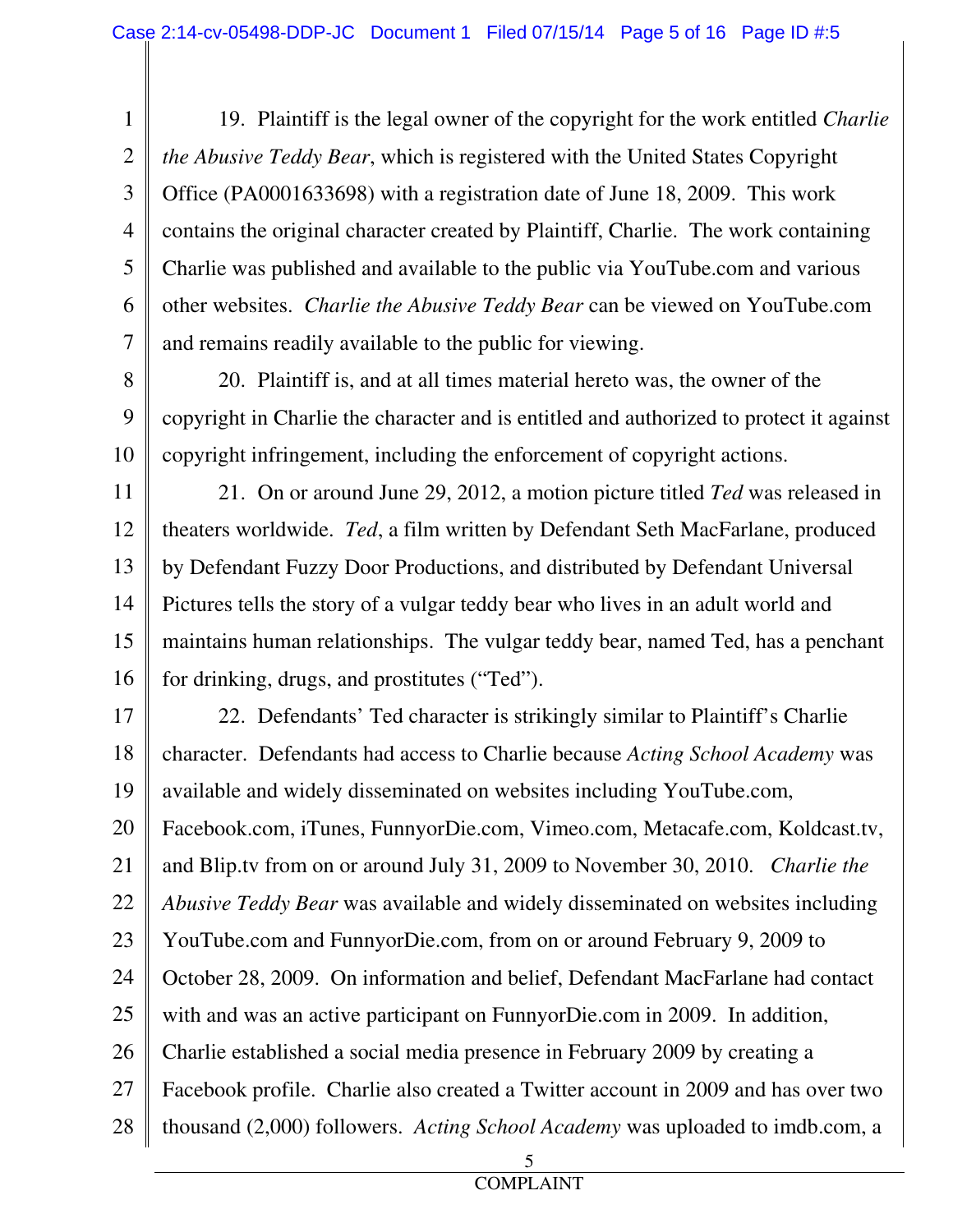1 2 3 4 widely-viewed internet movie database, in 2009. *Acting School Academy* had approximately one million, two-hundred thousand (1,200,000) viewers between July 31, 2009 and June 2012. *Charlie the Abusive Teddy Bear* had approximately sixty thousand (60,000) viewers between February 9, 2009 and June 2012.

5 6 7 23. Defendants copied Charlie to create the Ted character without Plaintiff's authorization, which constitutes infringement of Plaintiff's copyright in the Charlie character.

8

9

10

11

12

13

14

15

16

17

18

19

20

21

22

23

24

25

26

27

24. *Ted* was released in theaters on June 29, 2012 and on home theater platforms on or around December 11, 2012.

25. Ted is an unlawful copy of Charlie, as evidenced by the following:

a. Charlie and Ted possess the same physical attributes, including the general look and feel of each character:







b. In both *Ted* and *Charlie the Abusive Teddy Bear*, the Ted and Charlie characters, respectively, are so central to the story that they are the story being told. Specifically, both of the works which depict Charlie and Ted incorporate the characters' names into the names of their respective works. This further illustrates that defendants have infringed on the character of Charlie. Charlie's centrality to his storyline is one of his identifying characteristics, as

28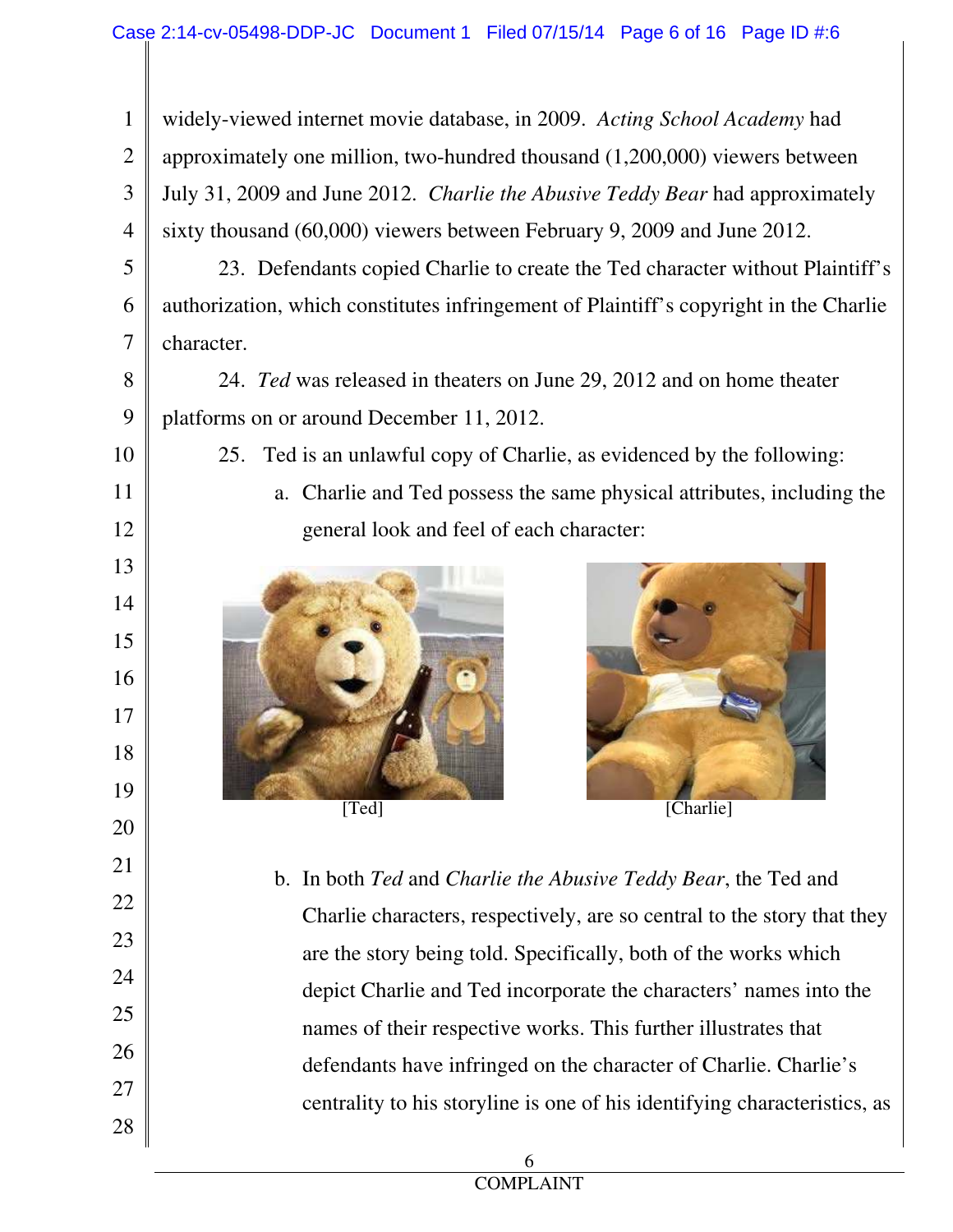| $\mathbf 1$    | depicted by the use of his name in the name of his series.               |  |  |  |
|----------------|--------------------------------------------------------------------------|--|--|--|
| $\overline{2}$ | Defendants copy this centrality by using the name of the character       |  |  |  |
| 3              | Ted as the name of the movie Ted.                                        |  |  |  |
| $\overline{4}$ | c. Charlie and Ted have displayed consistent, widely identifiable traits |  |  |  |
| 5              | that make this vulgar teddy bear especially distinctive, such as:        |  |  |  |
| 6              | i. Charlie and Ted each have a substantially similar persona,            |  |  |  |
| 7              | verbal tone, verbal delivery, dialogue, and attitude. These              |  |  |  |
| 8              | are displayed in Charlie episodes 1 at 00:00:20-48 (Charlie              |  |  |  |
| 9              | describing what he wants to do to a prostitute); 2 at 00:00:09-          |  |  |  |
| 10             | 00:01:20 (Charlie talks about not wanting to go to rehab); 3             |  |  |  |
| 11             | at $00:00:36-00:00:58$ (yelling at Amy for making him peas);             |  |  |  |
| 12             | 4 at 00:00:10-00:00:12 (telling his mother he has spread                 |  |  |  |
| 13             | catnip on his testicles); $5$ at $00:01:24$ (suggesting he and his       |  |  |  |
| 14             | father go to the strip club together); 6 at $00:00:38$ (pistol)          |  |  |  |
| 15             | whipping someone to get his point across); $7$ at $00:00:13$             |  |  |  |
| 16             | (yelling angrily) and Acting School Academy episode 7 at                 |  |  |  |
| 17             | $00:01:22-00:01:40$ (telling Amy to get an abortion) and in the          |  |  |  |
| 18             | Ted film at 00:10:06-00:11:18 (Ted complaining angrily);                 |  |  |  |
| 19             | 00:37:00-:00:37:20 (showing a woman all the lewd acts he                 |  |  |  |
| 20             | wants to perform with her); $01:05:50-01:07:23$ (using                   |  |  |  |
| 21             | violence to get his point across to John); 01:09:20-01:09:52             |  |  |  |
| 22             | (talking to Nora Jones about their sexual history); 01:24:30-            |  |  |  |
| 23             | 01:24:35 (making fat jokes even when his life is in danger).             |  |  |  |
| 24             | ii. Both Charlie and Ted reside in a substantially similar               |  |  |  |
| 25             | environment, including that both Charlie and Ted spend a                 |  |  |  |
| 26             | significant amount of time sitting on a living room couch                |  |  |  |
| 27             | with a beer and/or cigarette in hand. These are displayed in             |  |  |  |
| 28             | Charlie episodes 1-7 throughout the entire episode and                   |  |  |  |
|                |                                                                          |  |  |  |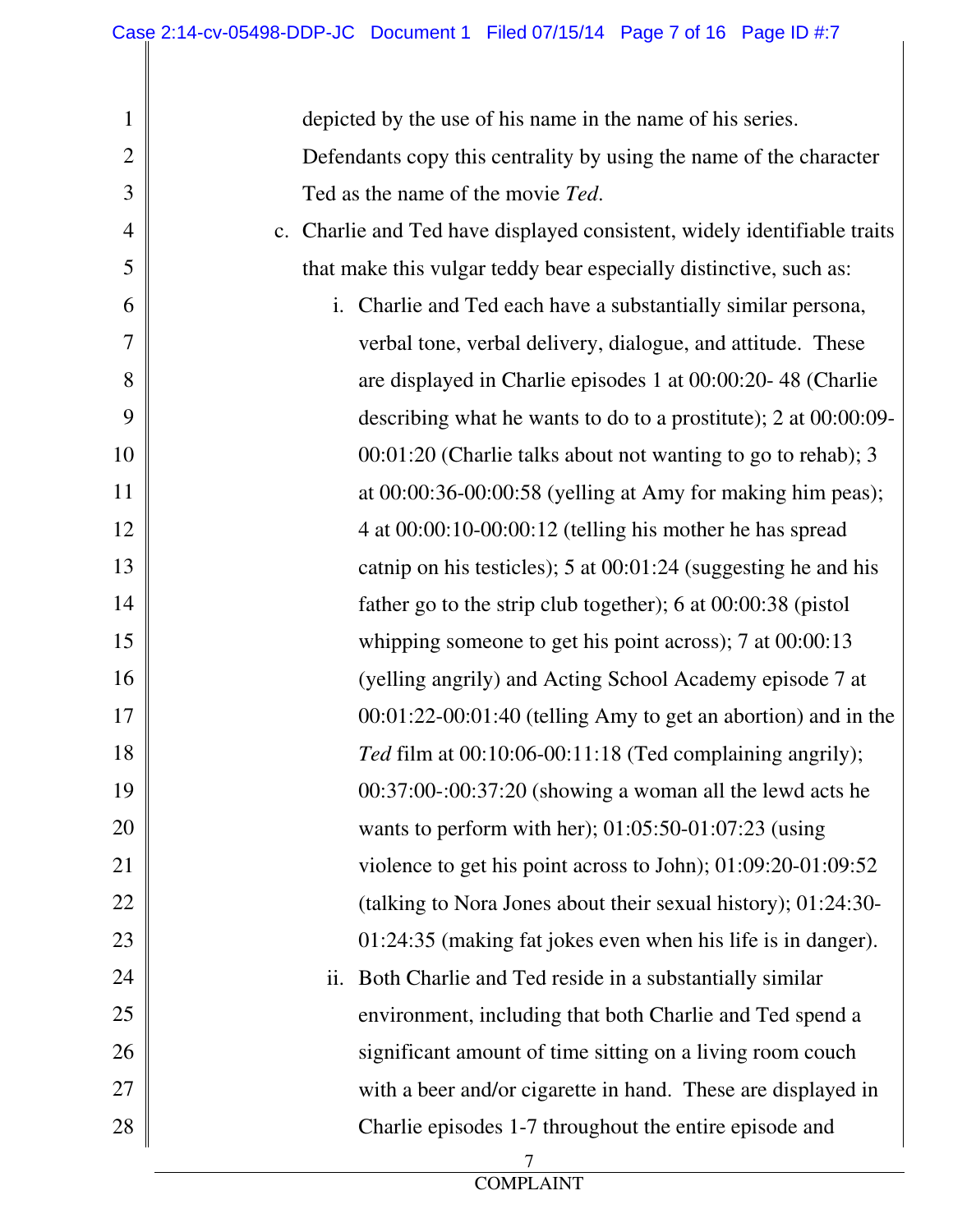1

2

3

4

5

6

7

8

9

10

11

12

13

14

15

16

17

18

19

20

21

22

23

24

25

26

27

28

|      | Acting School Academy at 00:01:22-00:01:40 and in the Ted      |
|------|----------------------------------------------------------------|
|      | film at $00:10:06-00:11:18$ (smoking marijuana and drinking    |
|      | on the living room couch with John); 00:15:34-00:17:08         |
|      | (smoking and drinking on the living room couch with John);     |
|      | $00:39:20-00:41:06$ (smoking marijuana on the living room      |
|      | couch).                                                        |
| iii. | Both Charlie and Ted have human friends and similar            |
|      | background stories, namely that they are "washed-up" child     |
|      | stars/public personas. These are displayed in Charlie          |
|      | episodes 1 at 00:00:50 (Steve pops out to help Charlie get rid |
|      | of a dead prostitute); 2 at 00:00:09-00:01:20 (Steve and       |
|      | Charlie talking about Charlie not going to rehab); "Charlie    |
|      | the Abusive Teddy Bear Interview                               |
|      | (http://www.thecitrusreport.com/2009/features/charlie-the-     |
|      | abusive-teddy-bear/) and in the Ted film at 00:02:00-          |
|      | 00:05:10 (the start of Ted and John's lifelong friendship);    |
|      | $00:06:10-00:06:56$ (Ted as a child becomes a celebrity);      |
|      | $00:07:47-00:08:45$ (audience is informed Ted is now           |
|      | "washed-up" as an adult); 00:09:00-00:16:35 (Ted is an         |
|      | everyday part of John's life and gives him relationship        |
|      | advice) 00:19:10-:00:19:25 (Ted and John sing the "Thunder     |
|      | Buddies Song" together).                                       |
|      | iv. Both Charlie and Ted maintain an active social media       |
|      | presence, including individual Twitter and Facebook            |
|      | ecounts with similar postings. The following is a short        |

accounts, with similar postings. The following is a chart illustrating the similarities between Charlie and Ted's online postings, illustrating the similarities in Ted's postings to postings made by Charlie three years earlier.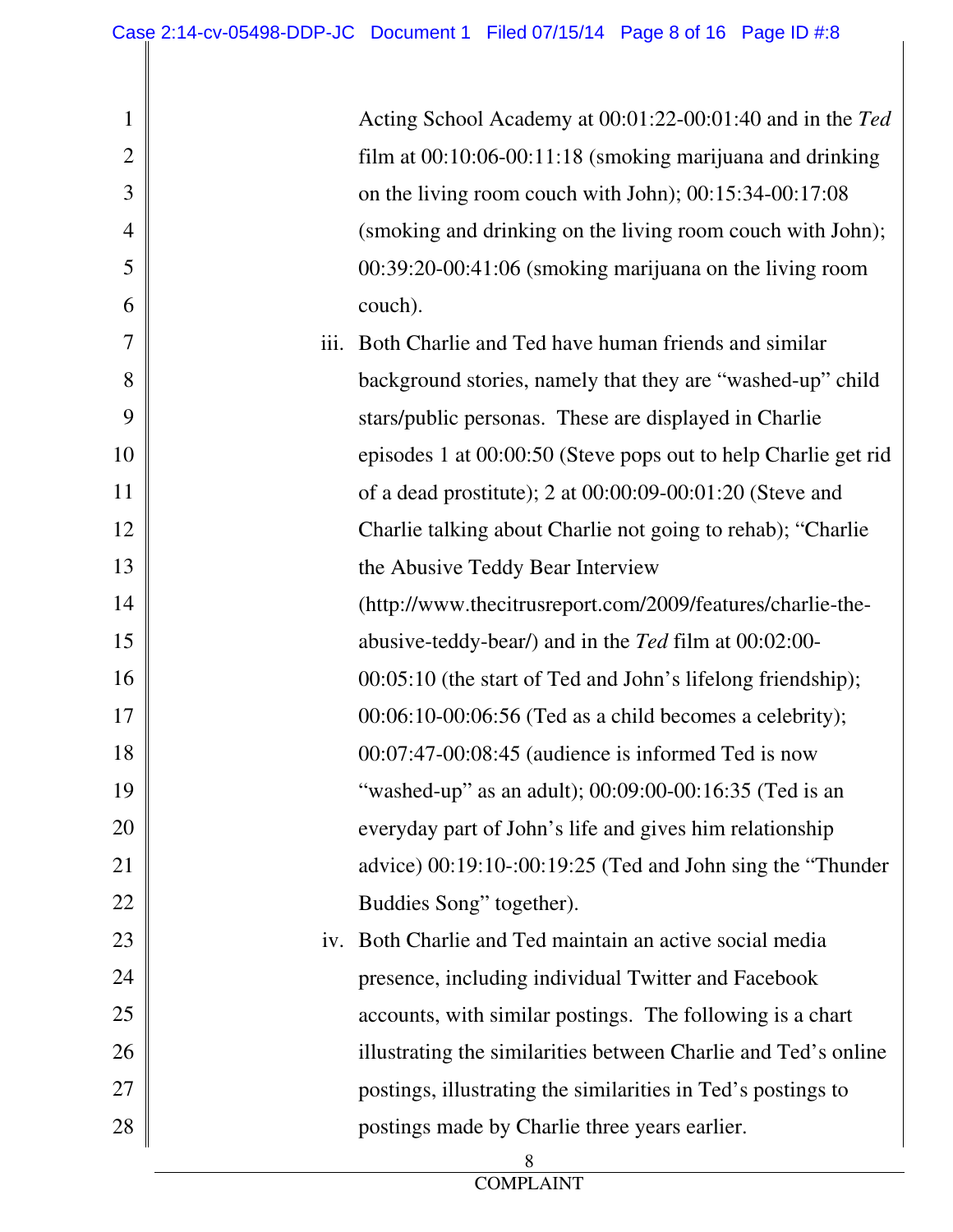| $\mathbf 1$    |                                                                       |                                                                                 |  |  |
|----------------|-----------------------------------------------------------------------|---------------------------------------------------------------------------------|--|--|
| $\overline{2}$ | <b>CHARLIE</b>                                                        | <b>TED</b>                                                                      |  |  |
|                | 2/17/2009 (Twitter post)                                              | 3/31/2012 (Twitter post)                                                        |  |  |
| 3              | What the f <sup>**</sup> k is Twitter?                                | Hello, Twitter. Kindly go fuck yourself.                                        |  |  |
|                | 4/13/2009 (Twitter post)                                              | $6/06/2012$ (Twitter post)                                                      |  |  |
| 4              | I like Fox News. They've made s <sup>**</sup> t talking an            | @burgundylee I like Game of Thrones for tits                                    |  |  |
| 5              | art form                                                              | and blood and Fox News for laughs #AskTed                                       |  |  |
|                | 7/30/2009 (Twitter post)                                              | $6/06/2012$ (Twitter post)<br>@SlimBurro Just acid, and coke, and Ex, and       |  |  |
| 6              | I don't like cocaine. I just like the smell of it.                    | DMT. That's where I draw the lines. #AskTed                                     |  |  |
| 7              | $8/13/09$ (Twitter post)                                              | 5/03/2012 (Twitter post)                                                        |  |  |
|                | Oh I know. I've punched Yogi right in the                             | Yogi better stop talkin' trash or I'm gonna                                     |  |  |
| 8              | balls. That's what he gets for being so tall and                      | release my pic of him goin' bam - bam in Boo--                                  |  |  |
|                | an a**hole.                                                           | boo's butt butt.                                                                |  |  |
| 9              | 8/19/09 (Twitter post)                                                | $4/22/12$ (Twitter post)                                                        |  |  |
| 10             | My best ideas are like my best sh*ts, they flow                       | I take my music like my dumps: seated.                                          |  |  |
|                | out of me on the toilet after a cup of coffee.                        |                                                                                 |  |  |
| 11             | $7/21/09$ (Twitter post)                                              |                                                                                 |  |  |
| 12             | Life is like a toiletyou need to flush it when                        |                                                                                 |  |  |
|                | it gets filled with sh*t.                                             |                                                                                 |  |  |
| 13             | 4/07/09 (Twitter post)<br>Winnie the Pooh is all image. That guy is a | 4/17/2012 (Twitter post)<br>Winnie the Pooh is incontinent, and thus so-        |  |  |
| 14             | deadbeat and an addict. His love of honey                             | called.                                                                         |  |  |
|                | wasn't acting.                                                        |                                                                                 |  |  |
| 15             | 4/08/09                                                               |                                                                                 |  |  |
|                | U ever seen a bear snort honey from the bottle                        |                                                                                 |  |  |
| 16             | then trip for 1hr about the bottle stealing his                       |                                                                                 |  |  |
| 17             | identity? That's Winnie the Pooh 4 ya. Addict.                        |                                                                                 |  |  |
|                | $3/13/09$ (Twitter post)                                              | 4/13/2012 (Twitter post)                                                        |  |  |
| 18             | I'm a bear and my nose is at crotch level. What                       | I don't mind giving the ladies oral pleasure. I                                 |  |  |
| 19             | do women expect?                                                      | just Febreeze the shit out of my snout after.                                   |  |  |
|                | $7/14/09$ (Twitter post)<br>LA doesn't have woods Tom. That's why I   | $4/11/2012$ (Twitter post)<br>I don't shit in the woods. Just in the toilet, or |  |  |
| 20             | s**t on other mindless lifeforms, like your                           | my bed on New Year's sometimes.                                                 |  |  |
|                | girlfriend.                                                           |                                                                                 |  |  |
| 21             | 10/18/10 (Twitter post)                                               | 4/02/2012 (Twitter post)                                                        |  |  |
| 22             | My greatest fear is STDsand Lindsay                                   | Irish Spring kills STDs right                                                   |  |  |
|                | Lohansame difference.                                                 |                                                                                 |  |  |
| 23             | $10/12/10$ (Twitter post)                                             |                                                                                 |  |  |
| 24             | #ThingsGoodSexWillMakeYouDo-Get an                                    |                                                                                 |  |  |
|                | STD test. Cause if it was good sex I know I                           |                                                                                 |  |  |
| 25             | wasn't wearing a condom.                                              |                                                                                 |  |  |
| 26             | 3/07/2009 (Twitter post)<br>I have a life mission and it is to drink. | 4/04/2012 (Twitter post)                                                        |  |  |
|                |                                                                       | I drink on Tuesday night to celebrate the fact<br>that it ain't Monday night.   |  |  |
| 27             | $2/26/09$ (Twitter post)                                              | $4/10/2012$ (Twitter post)                                                      |  |  |
|                | You're dead right about Snuffaluffagus. Me &                          | The real Paddington OD'd in 1969. Since then                                    |  |  |
| 28             |                                                                       |                                                                                 |  |  |
|                |                                                                       | 9                                                                               |  |  |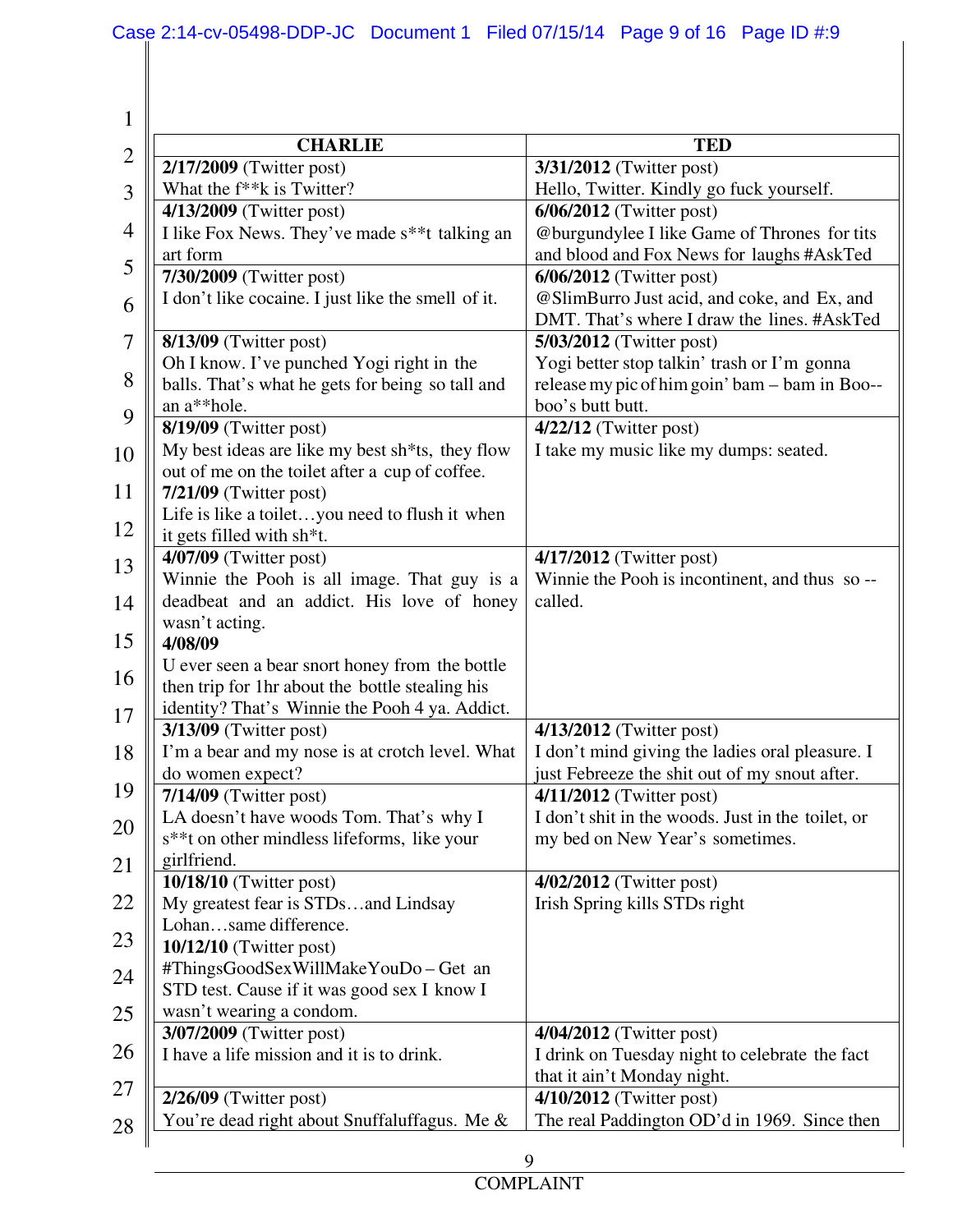## Case 2:14-cv-05498-DDP-JC Document 1 Filed 07/15/14 Page 10 of 16 Page ID #:10

| $\mathbf 1$    | him use to do lines off stripper's asses for days.<br>His lines were more like piles. | it's been Billy Shears.                             |  |  |
|----------------|---------------------------------------------------------------------------------------|-----------------------------------------------------|--|--|
| $\overline{2}$ | 5/08/2009 (Twitter post)                                                              | 3/31/2012 (Twitter post)                            |  |  |
|                | That Charmin bear is on E in those                                                    | Snuggles is bi. Found that out the soft way.        |  |  |
| 3              | commercials. "Oh rub the cloth on my face, it                                         |                                                     |  |  |
|                | feels so good!"                                                                       |                                                     |  |  |
| 4              | $5/15/09$ (Twitter post)                                                              | 3/31/2012 (Twitter post)                            |  |  |
|                | What? I love grinding! I'll grind till my fur                                         | Ladies, you be shave. I'll be furry.                |  |  |
| 5              | rubs off!                                                                             |                                                     |  |  |
| 6              | 4/08/2009 (Twitter Post)                                                              | 4/23/2012 (Facebook Post)                           |  |  |
|                | You ever wonder how I even talk? I mean is                                            | I got so stoned last night that that I accidentally |  |  |
| 7              | my brain made of cotton? I am so high right                                           | smoked some of my own stuffing. Not as bad          |  |  |
|                | now!                                                                                  | as you'd think.                                     |  |  |
| 8              | 8/07/2009 (Twitter post)                                                              | 3/30/2012 (Facebook Post)                           |  |  |
| 9              | RIP John HughesI'm sorry we never made                                                | Was cast in "Home Alone 2" as a bear in             |  |  |
|                | that movie u wrote about a teddy bear that gets                                       | "Duncan's Toy Chest" but had to turn it down        |  |  |
| 10             | left home alone on Christmas.                                                         | because of my long standing rule to never           |  |  |
|                |                                                                                       | work with Joe Pesci                                 |  |  |
| 11             | 8/10/2009 (Twitter post)                                                              | 3/30/12 (Facebook Post)                             |  |  |
| 12             | Fox TV said they might want to bring my                                               | Here I am as a guest on Johnny Carson. This         |  |  |
|                | sitcom back, but before they do they said I                                           | marked the first occasion that Zsa Zsa Gabor        |  |  |
| 13             | would need to make it more offensive for their                                        | sat on my face.                                     |  |  |
|                | audience                                                                              | 3/30/2012 (Facebook Post)                           |  |  |
| 14             | 7/10/2009 (Twitter post)                                                              | I told my agent that I wanted to make a movie       |  |  |
| 15             | That's the life of a celebrity. Gotta make                                            | with one of the Goonies. I forgot that Corey        |  |  |
|                | appearances.                                                                          | Feldman was a Goonie. I was hoping for Short-       |  |  |
| 16             | 2/20/2009 (Twitter post)                                                              | --Round.                                            |  |  |
|                | I need an agent again.                                                                | $6/27/2012$ (Facebook Post)                         |  |  |
| 17             | 5/11/2009 (Twitter post)                                                              | Take a break from all that porn and buy your        |  |  |
| 18             | I think there is some old footage around of me                                        | tickets for my movie "Ted" today!                   |  |  |
|                | doing stand up.                                                                       |                                                     |  |  |
| 19             | 7/09/2009 (Twitter post)<br>@koldcasttv called my agent. I think they                 |                                                     |  |  |
|                | wanna piece of ol' Charlie Bear. U ladies know                                        |                                                     |  |  |
| 20             | what I'm talkin about.                                                                |                                                     |  |  |
| 21             | 4/04/2009 (Twitter post)                                                              | 3/31/2012 (Twitter post)                            |  |  |
|                | @danadearmond you can't be sad when you'                                              | Ladies, you be shave. I'll be furry.                |  |  |
| 22             | ve got a hairless pussy. That would cheer me                                          | 4/7/2012 (Twitter post)                             |  |  |
|                | right up!                                                                             | If any 6's or better are out in the Boston tonight  |  |  |
| 23             | 4/04/2009 (Twitter post)                                                              | and feel like getting stuffed, tweet me the         |  |  |
| 24             | @ SashaGrey Every f**k a teddy bear?                                                  | deets.                                              |  |  |
|                | 2/25/2009 (Twitter post)                                                              | $6/20/2012$ (Twitter post)                          |  |  |
| 25             | I love hump day. I'll take an excuse to hump                                          | I'm so fuckin' drunk and stoned right now.          |  |  |
|                | anything.                                                                             | Somebody squeeze me, scratch that. Somebody         |  |  |
| 26             | 4/26/2009 (Twitter post)                                                              | with tits squeeze me.                               |  |  |
| 27             | I'm so f <sup>**</sup> kin wasted! Woohooo!                                           |                                                     |  |  |
|                | 5/7/2009 (Twitter post)                                                               | $6/26/2012$ (Twitter post)                          |  |  |
| 28             | A hooker just twittered my nuts.                                                      | @AndreaKcc Pot. And other drugs. Oh, and            |  |  |
|                |                                                                                       |                                                     |  |  |
|                |                                                                                       | 10                                                  |  |  |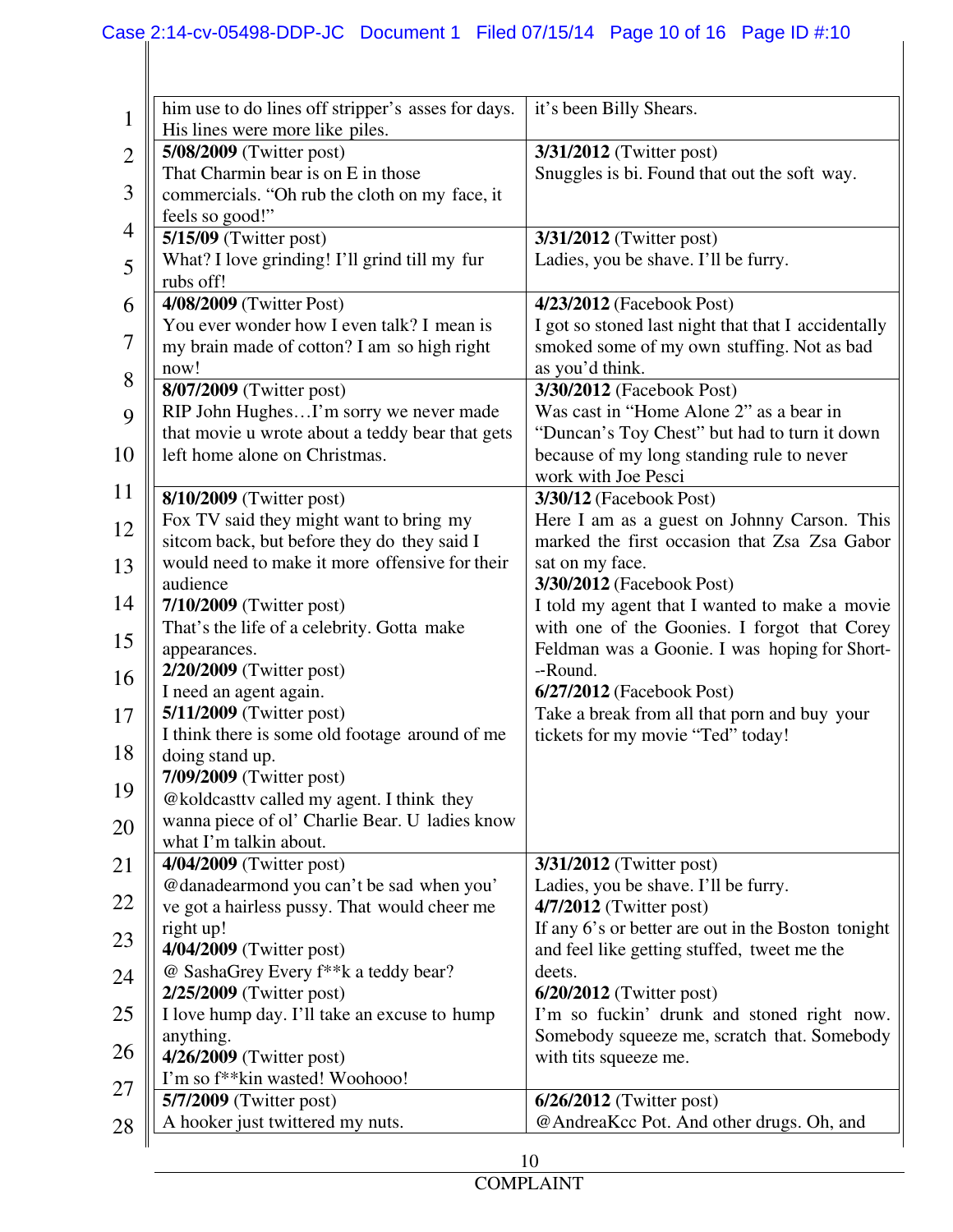| 1              | 4/03/2009 (Twitter post)                                                            | Bud Light and 2 Broke Girls. By that I mean<br>two hookers, not the terrible show. |  |  |  |  |
|----------------|-------------------------------------------------------------------------------------|------------------------------------------------------------------------------------|--|--|--|--|
|                | I love my beer like I love my women. Cheap.<br>$5/05/09$ (Twitter post)             | 7/01/2012 (Facebook Post)                                                          |  |  |  |  |
| $\overline{2}$ | Just discovered @twittafart. I will now forever                                     | I just proudly farted pot smoke.                                                   |  |  |  |  |
| 3              | be announcing all of my farts.                                                      | 8/17/2012 (Facebook Post) Sometimes I wake                                         |  |  |  |  |
|                | $4/28/09$ (Twitter post)                                                            | up in a cold sweat and think – why me? Why                                         |  |  |  |  |
| $\overline{4}$ | I think I just fartled myself. I woke myself up                                     | was I given the gift of life, and not the bear                                     |  |  |  |  |
| 5              | with the sound of my fart.                                                          | next to me? After several seconds of deep                                          |  |  |  |  |
|                | 5/06/2009 (Twitter post)                                                            | thought, I fart on John's pillow and go back to                                    |  |  |  |  |
| 6              | @dannydarko warm farts have a way of<br>bringing people, and teddy bears, together. | sleep.<br>11/02/2012 (Twitter post)                                                |  |  |  |  |
| $\overline{7}$ |                                                                                     | I just drank John's last beer. Will he notice if I                                 |  |  |  |  |
|                |                                                                                     | just fart in a ginger ale and put it in the fridge?                                |  |  |  |  |
| 8              |                                                                                     |                                                                                    |  |  |  |  |
| 9              |                                                                                     |                                                                                    |  |  |  |  |
| 10             |                                                                                     | v. Both Charlie and Ted are teddy bears that have come to life                     |  |  |  |  |
| 11             |                                                                                     | in an otherwise human world. These are displayed in Charlie                        |  |  |  |  |
|                | episodes 1-7 (Charlie's only interactions are with humans); 1                       |                                                                                    |  |  |  |  |
| 12             |                                                                                     |                                                                                    |  |  |  |  |
| 13             | at 00:00:09-00:00:12 (Charlie talking about his newfound                            |                                                                                    |  |  |  |  |
| 14             | sobriety); 3 at 00:00:36-00:00:58 (throwing a fit at Amy                            |                                                                                    |  |  |  |  |
| 15             | about how much he hates peas); $4$ at $00:00:43-00:00:55$                           |                                                                                    |  |  |  |  |
| 16             |                                                                                     | (Charlie's mother tells him the closest he gets to nature is                       |  |  |  |  |
| 17             | watching animal planet and "jerking off"); 5 at 00:00:09-                           |                                                                                    |  |  |  |  |
|                | 00:00:33 (Charlie's father tries to talk to him about the "birds"                   |                                                                                    |  |  |  |  |
| 18             | and the bees"); 6 at 00:00:30-00:00:38 (Charlie demands                             |                                                                                    |  |  |  |  |
| 19             |                                                                                     |                                                                                    |  |  |  |  |
| 20             | money from a debtor); Acting School Academy Episode 7 at                            |                                                                                    |  |  |  |  |
| 21             | 00:01:22-00:01:40 (Charlie has gotten Amy, a human,                                 |                                                                                    |  |  |  |  |
|                | pregnant and strongly suggests she get an abortion) and in                          |                                                                                    |  |  |  |  |
| 22             | the Ted film at 00:30:00-00:30:58 (Ted interviews for a job                         |                                                                                    |  |  |  |  |
| 23             |                                                                                     |                                                                                    |  |  |  |  |
| 24             | at a grocery store); $00:33:30-00:34:30$ (Ted gets his own                          |                                                                                    |  |  |  |  |
| 25             | apartment); 00:36:19 (Ted at his grocery bagging job);                              |                                                                                    |  |  |  |  |
| 26             |                                                                                     | 00:38:17-00:38:19 (Ted takes a bath); 00:41:32-00:41:44                            |  |  |  |  |
| 27             |                                                                                     | (Ted having sex with a woman); $00:43:35-00:45:50$ (Ted                            |  |  |  |  |
|                | goes on a double date with John and Lori and another woman                          |                                                                                    |  |  |  |  |
| 28             |                                                                                     |                                                                                    |  |  |  |  |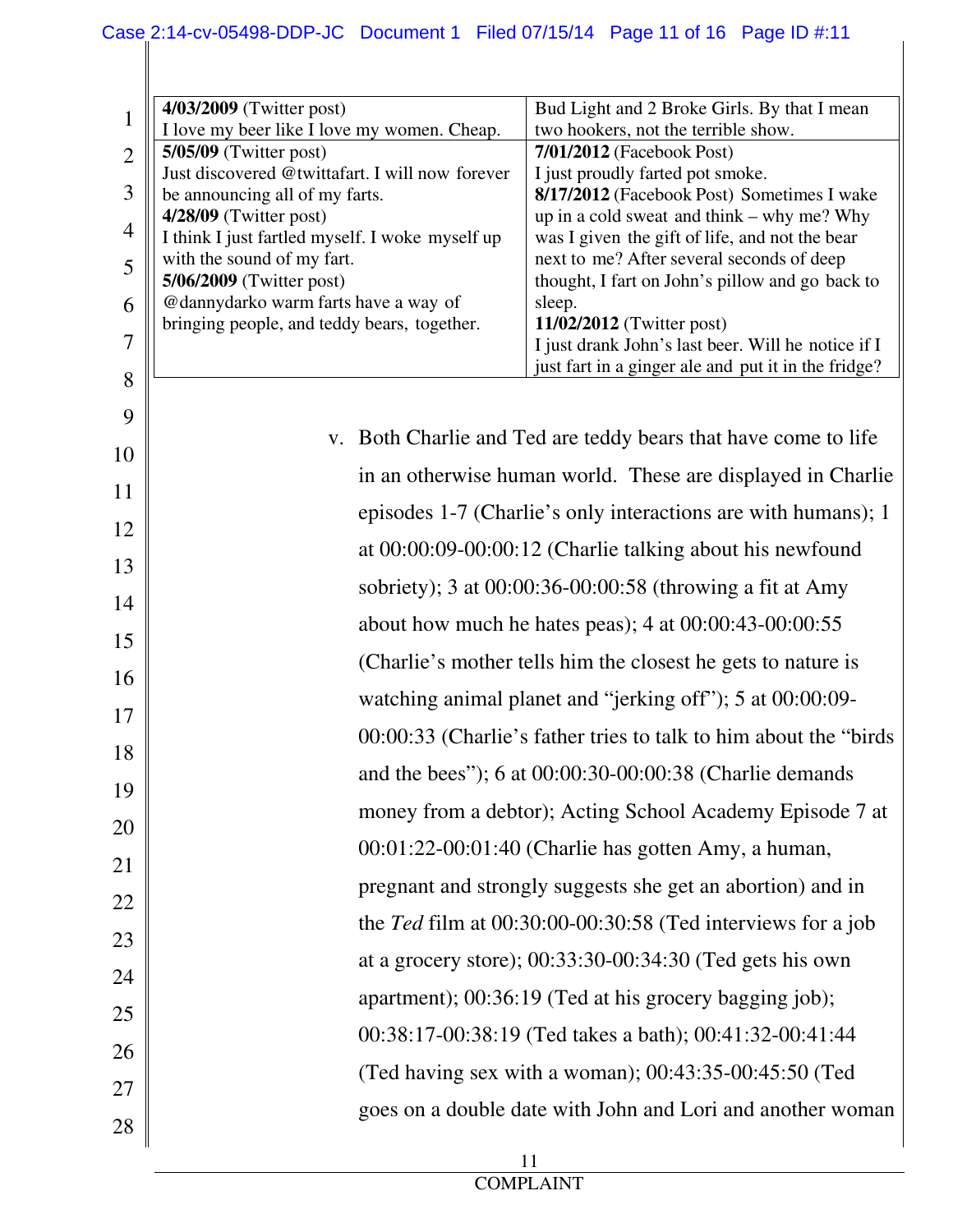1

2

3

4

5

6

7

8

9

10

11

12

13

14

15

17

18

19

20

where they eat and drink normal food); 00:52:37-00:59:40 (house party with other humans where Ted is the only nonhuman).

16 vi. Both Charlie and Ted use vulgar language, solicit prostitutes, drink alcohol, and use drugs. These are displayed in Charlie episodes 1 at 00:00:09-00:00:20 (Charlie talking about his one week of sobriety), 00:00:20-00:00:48 (Charlie on the couch with a prostitute, explaining what he wants to do to her); 2 00:00:09-00:01:20 (Charlie and Steve talking about everything Charlie has done while drunk); 4 (Charlie holds a can of beer the entire episode); 5 (Charlie holds a can of beer the entire episode); 7 (Charlie holds a can of beer the entire episode); Acting School Academy episode 7 (Charlie holds a can of beer the entire time) and in the *Ted* film at 00:10:06- 00:11:18 (Ted smoking marijuana and cursing on the couch); 00:15:34-00:17:08 (Ted drinking and cursing); 00:26:39- 00:27:47 (Ted on the couch with four prostitutes, there are drugs, alcohol, and cigarettes all around); 00:42:02-00:43:12 (Ted drinking alcohol); 00:54:10-00:54:45 (Ted taking shots and using cocaine with John and Flash Gordon).

21 22 23 24 25 26 26. On information and belief, Defendants participated in and contributed to the exploitation of *Ted* and the Ted character through claiming a copyright interest in *Ted* and the Ted character and/or sales and/or licenses of the theatrical motion picture, digital video discs, digital downloads, and otherwise, including without limitation the exploitation of various merchandise featuring the Ted Character. 27. On information and belief, Defendants have earned, and will continue to

27 earn, substantial sums through their exploitation of *Ted* and the Ted character.

28 They continue to actively exploit *Ted* and the Ted character, and the sequel to *Ted*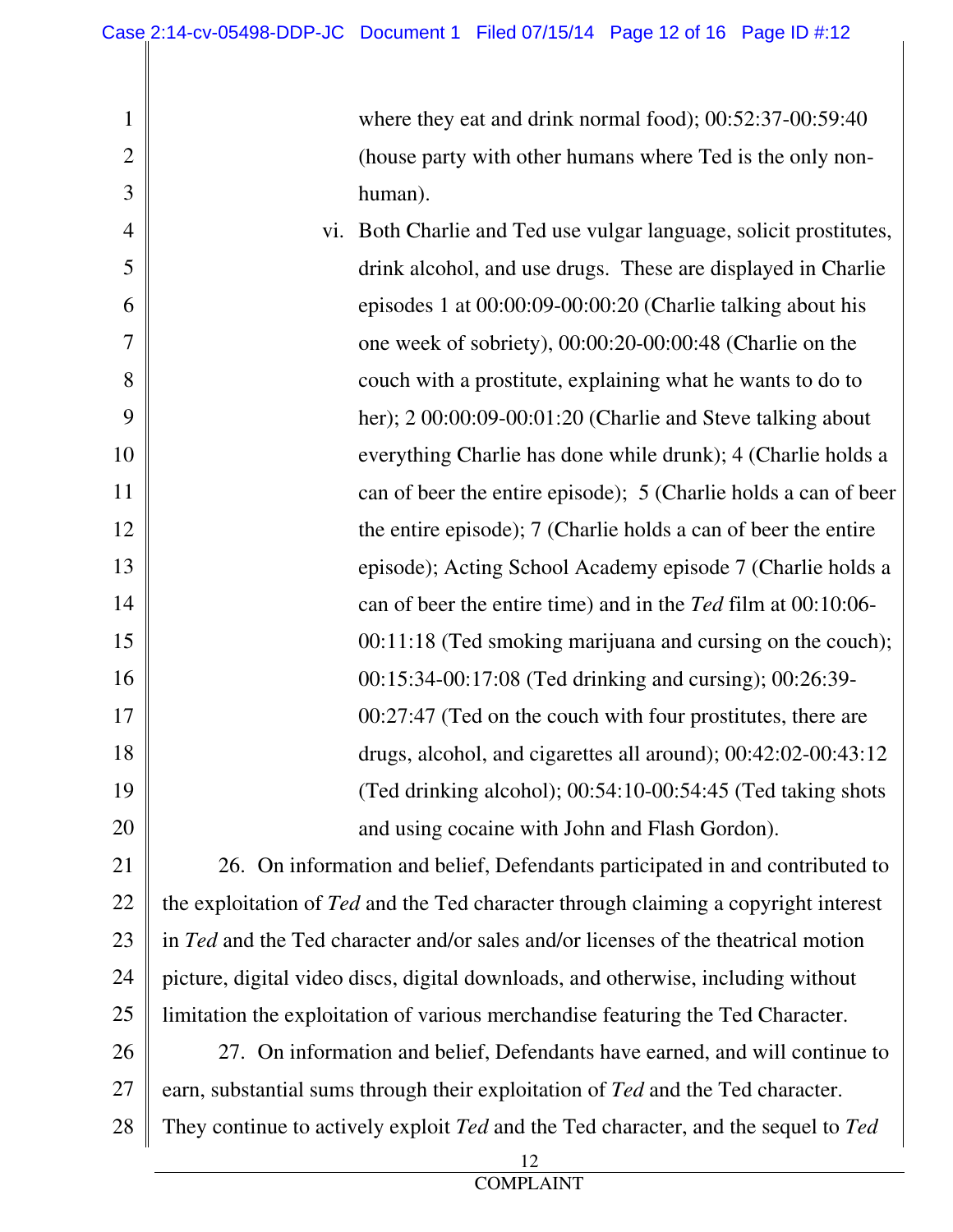1 is set to be released in theaters worldwide in 2015.

8

9

10

11

12

13

2 3 4 5 28. On information and belief, the successes of *Ted* include commercial success such as having been the twelfth highest grossing film of 2012, the highest grossing R-rated film of 2012, and the highest grossing R-rated comedy of all time, earning \$218,665,740 domestically and \$549,443,883worldwide.

6 7 29. Defendants never sought nor obtained Plaintiff's permission to use the Charlie character and continue to infringe the Charlie character in various ways.

## **FIRST CLAIM COPYRIGHT INFRINGEMENT (Plaintiff Against All Defendants)**

30. Paragraphs 1-29 are realleged and incorporated by reference herein.

31. Defendants had access to Charlie before Ted was created.

14 15 16 32. Defendants' Ted character is substantially similar to Charlie and constitutes unauthorized copying, reproduction, distribution, creation of a derivative work, and/or public display of Charlie.

17 18 33. Defendants' exploitation of *Ted* and the Ted character constitutes infringement of Plaintiff's copyright in Charlie.

19 20 21 22 23 24 25 26 27 28 34. On information and belief, Defendants' infringing acts were willful, deliberate, and committed with prior notice and knowledge of Plaintiff's copyright. Each Defendant willfully, wantonly, and in conscious disregard and intentional indifference to the rights of Plaintiff made and distributed in the United States, caused to be made and distributed in the United States, and aided, abetted, contributed to, and participated in the unauthorized making and distribution of *Ted* and the Ted character. Each Defendant either knew, or should have reasonably known, that Charlie was protected by copyright and that *Ted* and the Ted character infringed on Plaintiff's copyright. Each Defendant continues to infringe upon Plaintiff's rights in and to the copyrighted work.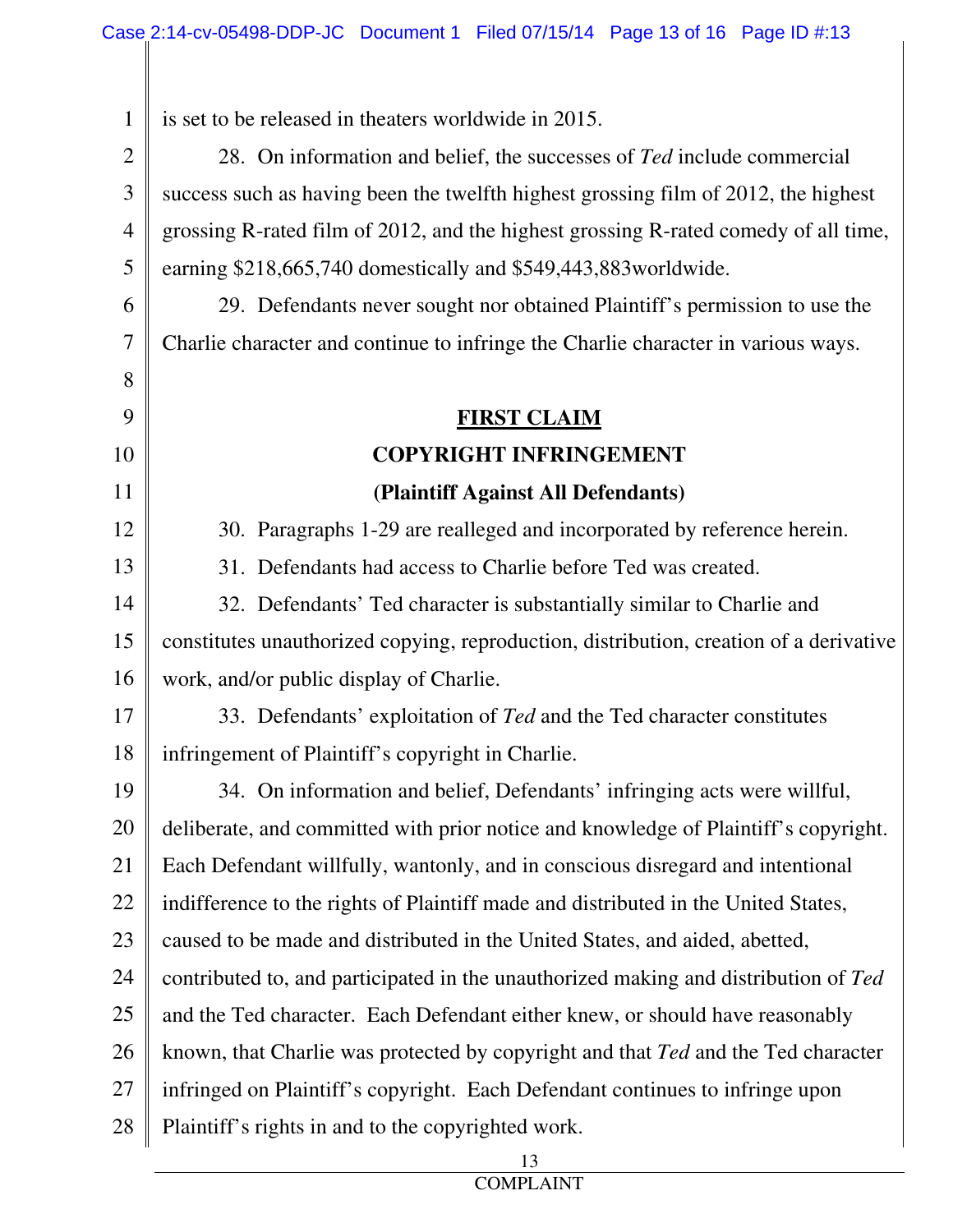1 2 3 4 35. As a direct and proximate result of their wrongful conduct, Defendants have realized and continue to realize profits and other benefits rightfully belonging to Plaintiff. Accordingly, Plaintiff seeks an award of damages pursuant to 17 U.S.C. § 504.

5 6 7 8 36. In addition to Plaintiff's actual damages, Plaintiff is entitled to receive the profits made by the Defendants from their wrongful acts, pursuant to 17 U.S.C. § 504(b). Each Defendant should be required to account for all gains, profits, and advantages derived by each Defendant from their acts of infringement.

9 10 11 37. In the alternative, Plaintiff is entitled to, and may elect to choose statutory damages pursuant to 17 U.S.C. § 504(c), which should be enhanced by 17 U.S.C. § 504(c)(2) because of Defendants' willful copyright infringement.

12 13 14 15 38. Plaintiff is entitled to, and may elect to choose injunctive relief under 17 U.S.C. § 502, enjoining any use or exploitation by Defendants of their infringing work and for an order under 17 U.S.C. § 503 that any of Defendants' infringing products be impounded and destroyed.

16 17 18 19 20 21 22 23 24 25 26 27 28 39. Plaintiff does not have an adequate remedy at law for Defendants' wrongful conduct in that (i) Plaintiff's copyrights are unique and valuable and (ii) Defendants' wrongful conduct, and the damages resulting to Plaintiff therefrom, constitutes continuing copyright infringement and irreparable injury. Defendants' infringing conduct is continuing and ongoing. Plaintiff has suffered, and will continue to suffer, irreparable injury for which there is no adequate remedy at law, unless Defendants are enjoined by the Court. Therefore, Plaintiff prays that each Defendant, their respective agents, servants, employees, officers, attorneys, successors, and assigns, and all of these persons actively in concert or participation with each or any of them, be preliminarily and permanently enjoined from directly or indirectly infringing upon the copyrights owned by Plaintiff in any manner, and from duplicating, causing to be duplicated or aiding, contributing to, or participating in the unauthorized duplication of each said copyrighted work.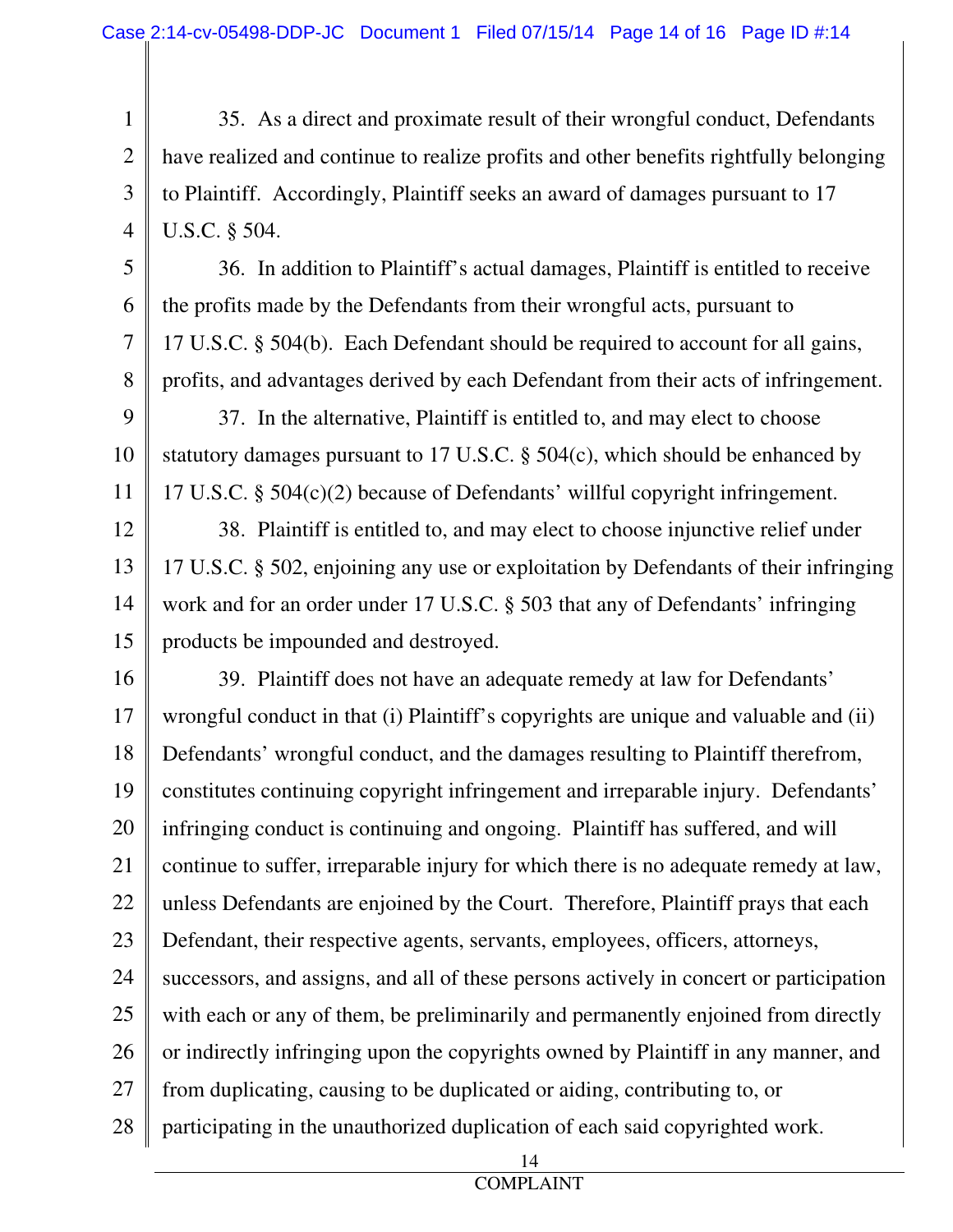| $\mathbf{1}$   | Plaintiff asks that all infringing works be recalled and destroyed.                |  |  |  |
|----------------|------------------------------------------------------------------------------------|--|--|--|
| $\overline{2}$ | 40. Plaintiff seeks and is also entitled to recover reasonable attorneys' fees     |  |  |  |
| 3              | and costs of suit pursuant to 17 U.S.C. § 505.                                     |  |  |  |
| $\overline{4}$ | <b>PRAYER FOR RELIEF</b>                                                           |  |  |  |
| 5              | Wherefore, Plaintiff prays for relief and judgment against Defendants, and         |  |  |  |
| 6              | each of them, as follows:                                                          |  |  |  |
| 7              | 1. For actual, compensatory, and/or statutory damages according to proof and       |  |  |  |
| 8              | at the election of Plaintiff;                                                      |  |  |  |
| 9              | 2. For pre-judgment interest;                                                      |  |  |  |
| 10             | 3. For disgorgement of profits;                                                    |  |  |  |
| 11             | 4. For costs of suit, including without limitation attorneys' fees per statute;    |  |  |  |
| 12             | 5. For the Court to impose a constructive trust on the monies wrongfully           |  |  |  |
| 13             | obtained;                                                                          |  |  |  |
| 14             | 6. For preliminary and permanent injunctive relief;                                |  |  |  |
| 15             | 7. For such other, further, or different relief as the Court find just, proper and |  |  |  |
| 16             | equitable under the circumstances.                                                 |  |  |  |
| 17             |                                                                                    |  |  |  |
| 18             | DATED: July 15, 2014<br><b>JOHNSON &amp; JOHNSON LLP</b>                           |  |  |  |
| 19             | By<br>/s/ Neville L. Johnson                                                       |  |  |  |
| 20             | Neville L. Johnson<br>Douglas L. Johnson                                           |  |  |  |
| 21             | Nicholas A. Kurtz<br>Attorneys for Plaintiff, BENGAL                               |  |  |  |
| 22             | MANGLE PRODUCTIONS, LLC                                                            |  |  |  |
| 23             |                                                                                    |  |  |  |
| 24             |                                                                                    |  |  |  |
| 25             |                                                                                    |  |  |  |
| 26             |                                                                                    |  |  |  |
| 27             |                                                                                    |  |  |  |
| 28             |                                                                                    |  |  |  |
|                | 15                                                                                 |  |  |  |